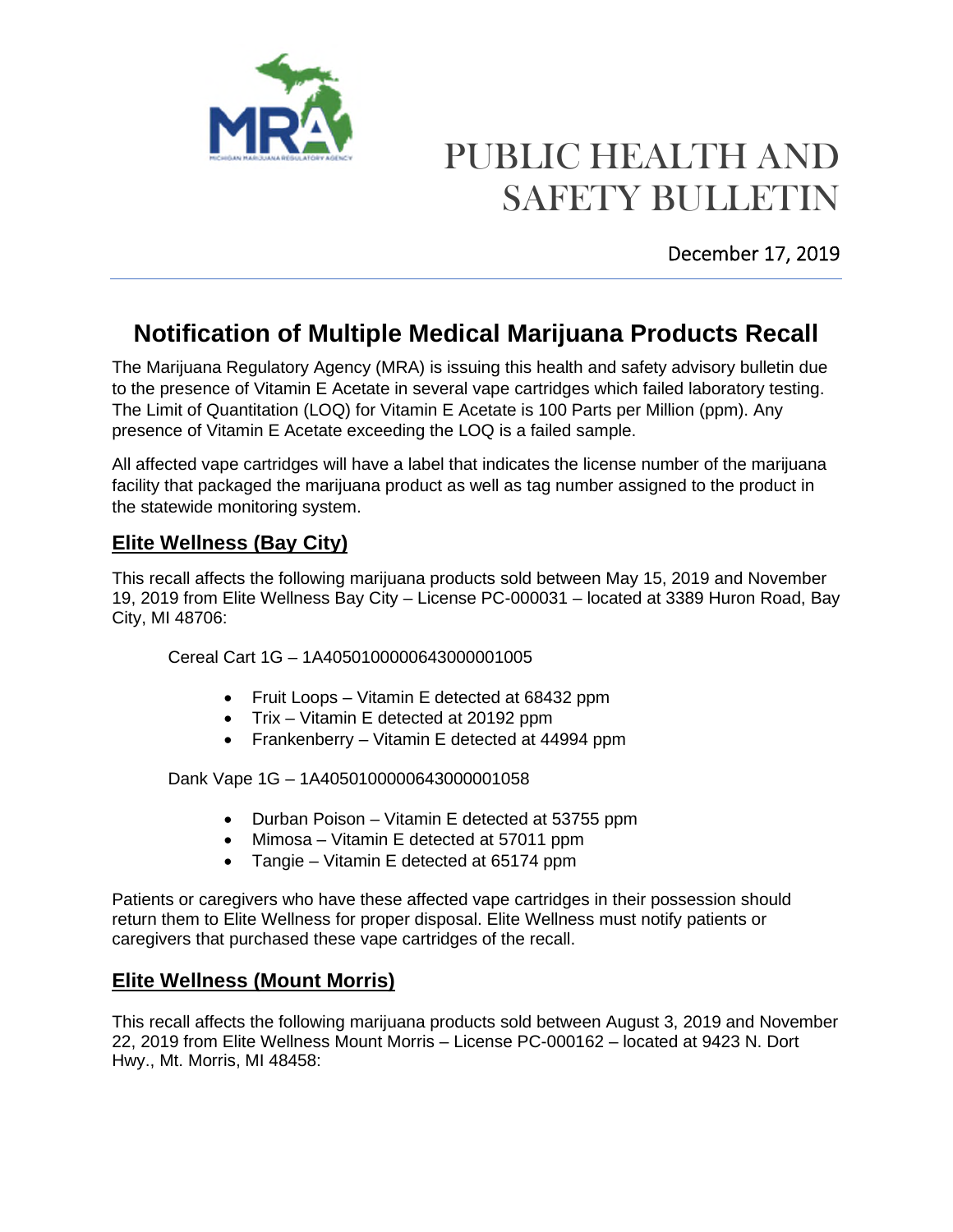

## PUBLIC HEALTH AND SAFETY BULLETIN

### December 17, 2019

#### Cereal Cart – 1A4050100001771000000117

- Honey Nut Cherios Vitamin E detected at 15738 ppm
- Trix Vitamin E detected at 105 ppm
- Cocoa Puffs Vitamin E detected at 25693 ppm
- Captain Vitamin E detected at 15497 ppm

#### Monopoly Cart – 1A4050100001771000000130

- Grape Soda Vitamin E detected at 14277 ppm
- Gelato Vitamin E detected at 156 ppm

Royal Highness Princess Pie – 1A4050100001771000000073 Vitamin E detected at 23470 ppm

Savage Stick Sundae Driver – 1A4050100001771000000136 Vitamin E detected at 60299 ppm

Patients or caregivers who have these affected vape cartridges in their possession should return them to Elite Wellness for proper disposal. Elite Wellness must notify patients or caregivers that purchased these vape cartridges of the recall.

#### **Larren Investments, LLC**

This recall affects the following caregiver products purchased by Larren Investments, LLC (Grower License GR-A-00059); these products were recalled by the MRA before they made it to provisioning centers:

WCE Blueberry Distillate – Vitamin E detected at 262 ppm 1A4050100003AFD000000110

WCE Gelato Distillate – Vitamin E detected at 2434 ppm 1A4050100003AFD000000111

WCE Sour Diesel Distillate – Vitamin E detected at 229 ppm 1A4050100003AFD000000112

WCE Skywalker OG Distillate – Vitamin E detected at 260 ppm 1A4050100003AFD000000114